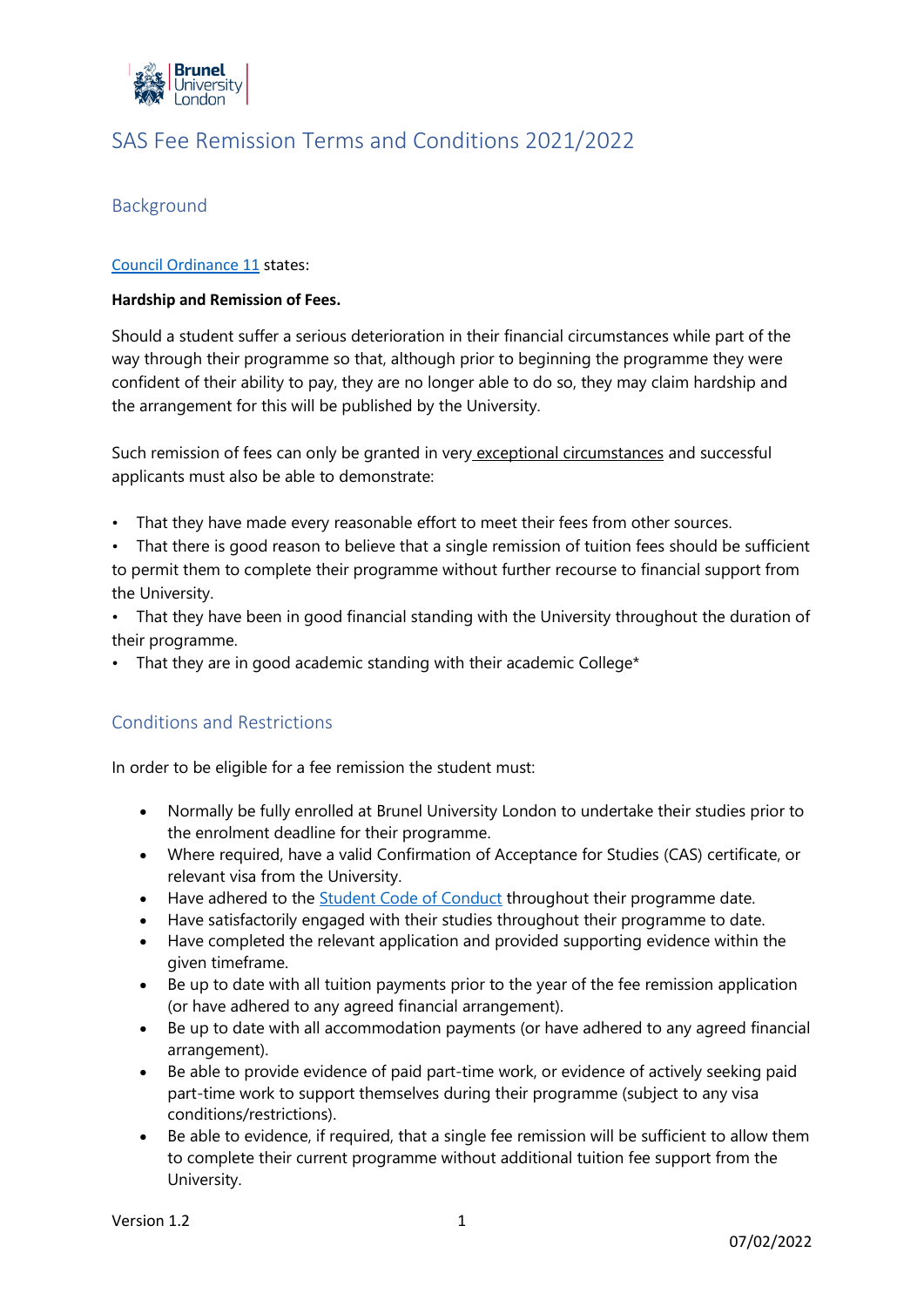

# SAS Fee Remission Terms and Conditions 2021/2022

## Supporting Evidence

When applying for a fee remission, students will be required to provide the following evidence prior to the closing date for the application period:

- Evidence of sufficient funding for your tuition fees prior to commencing the current programme (student loans, savings, part-time work, etc).
- Evidence that it is not possible to fund the tuition fees bank statements for all bank accounts in the student's name (for 2 full months prior to the date of the fee remission application).
- Evidence of part-time employment (payslips, bank statements, P45 or P60). OR

Evidence of engagement with the University Job Shop to secure part-time employment.

## The detail

- The fee remission is available to eligible students up to a maximum of once per programme of study.
- Fee remissions will be awarded by a panel which meets once per term (up to a maximum of 4 times per academic year).
- The panel dates for 2021/22 are listed at the end of this section.
- The application window for each term will close 2 weeks prior to the panel date, there are no exceptions. Applications received after this deadline will be considered at the next scheduled panel.
- Students who are fully self-funding their tuition fees are eligible to apply (students who have sponsorship for all or part of their tuition fees are not eligible to apply).
- Students on a programme of study that is more than one academic year, can apply for a fee remission after they enrol for the second year of the programme.
- Students on a 1-year programme of study can apply for a fee remission after the start of the third term of the programme.
- The maximum fee remission available is 80% of the outstanding tuition fees at the time of the fee remission panel meeting.
- All applications are processed in accordance with the University's [Data Protection Policy.](https://students.brunel.ac.uk/policies-and-documents/data-breach-policy-and-procedures-201920)

\*Good academic standing is defined as follows:

- Undergraduate students a minimum 2:1 degree classification profile at the time of the fee remission panel.
- Postgraduate taught students passing 60% of their modules with no fails or reassessments at the time of the fee remission panel.
- Researchers will require a reference from their primary supervisor confirming that they are progressing successfully and are due to complete their course as scheduled.

Researchers in receipt of a stipend from Brunel University London are not eligible for a fee remission.